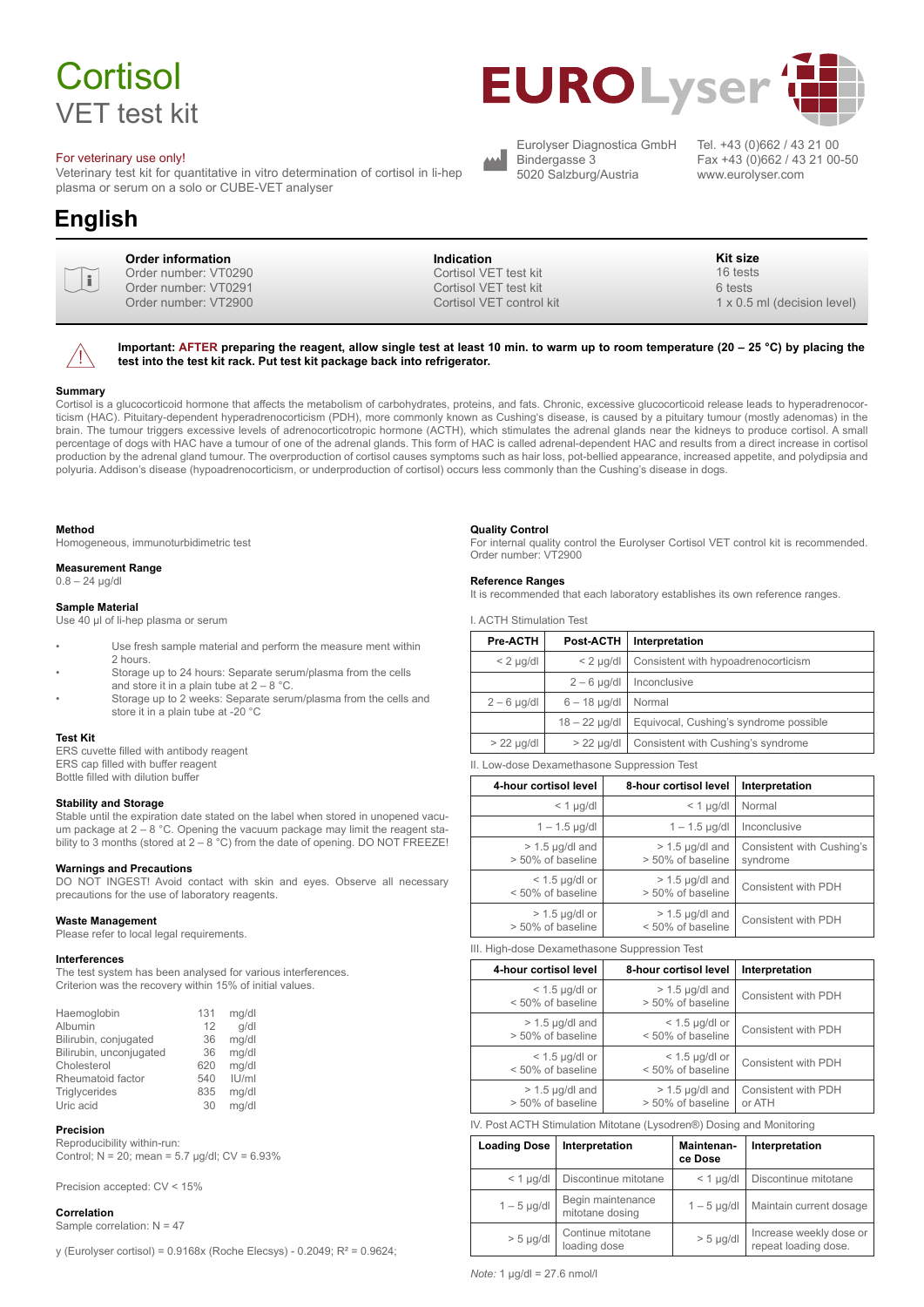# **Cortisol** VET Testkit

#### Nur für den Veterinärgebrauch!

Veterinär-Testkit für die quantitative In-vitro Bestimmung von Cortisol in Li-Hep Plasma or Serum am solo oder CUBE-VET Analyser.

### **Deutsch**



 $\bigwedge$ 

Bestellnummer: VT0290 Bestellnummer: VT0291 Bestellnummer: VT2900

**Bestellinformation Bezeichnung Packungsgröße** Cortisol VET Testkit Cortisol VET Testkit Cortisol VET Control Kit

www.eurolyser.com

1 x 0,5 ml (decision level)

16 Tests 6 Tests

**Wichtig: Der Einzeltest muss NACH der Reagenzvorbereitung min. 10 Minuten auf Raumtemperatur (20 – 25 °C) aufgwärmen. Geben Sie dazu den Test aus der Packung und setzen Sie ihn in das Testkit-Rack. Geben Sie die Testpackung zurück in den Kühlschrank.**

#### **Zusammenfassung**

Cortisol gehört zur Gruppe von Hormonen, die als Glucocorticoide bezeichnet werden und beeinflusst die Verstoffwechselung von Kohlenhydraten, Proteinen und Fetten. Chronische Glukokortikoid Überproduktion führt zur Ausbildung eines Hypercortisolismus (HAC). Hypophysär-bedingter Hypercortisolismus, besser bekannt als Cushing-Syndrom, wird durch einen überwiegend gutartigen Tumor der Hirnanhangsdrüse (Hypophyse) verursacht. Wenn die Hypophyse, eine etwa erbsengroße Drüse an der Basis des Gehirns, normal funktioniert, produziert sie das Adrenocorticotrope Hormon (ACTH), welches die Nebennieren zur Produktion von Cortisol anregt. Ein kleiner Prozentsatz von Hunden mit HAC leidet an einem Nebennierentumor, der entweder gut- oder bösartig sein kann. Diese Form des HAC, bekannt als adrenaler HAC, entsteht durch eine direkte Erhöhung der Cortisol-Produktion durch den Nebennierentumor. Die Überproduktion von Cortisol verursacht Symptome wie Haarausfall, einen Hängebauch, erhöhten Appetit, sowie eine Polydipsie und Polyurie. Die Addison'sche Krankheit (Hypoadrenocortizismus, oder Unterproduktion von Cortisol) kommt bei Hunden weniger oft vor als das Cushing-Syndrom.

#### **Methode**

Homogener, immunturbidimetrischer Test

#### **Messbereich**

 $0,8 - 24$  µg/dl

#### **Probenmaterial**

40 µl Li-Hep Plasma oder Serum verwenden

- Frisches Probenmaterial benutzen und Messung innerhalb von 2 Stunden abarbeiten.
- Lagerung bis zu 24 Stunden: Serum/Plasma von den Zellen trennen und bei 2 – 8 °C in einem Glattrohr lagern.
- Lagerung bis zu 2 Wochen: Serum/Plasma von den Zellen trennen und bei -20 °C in einem Glattrohr lagern

#### **Testkit**

ERS Küvette befüllt mit Antikörper-Reagenz ERS Kappe befüllt mit Buffer-Reagenz

Fläschchen befüllt mit Verdünnungs-Puffer

#### **Stabilität und Lagerung**

Stabil bis zum aufgedruckten Haltbarkeitsdatum, wenn in ungeöffneter Vakuumpackung bei 2 – 8 °C gelagert. Die Stabilität kann mit dem Öffnen der Vakuumpackung auf drei Monate ab Öffnungsdatum (bei 2 – 8 °C gelagert) limitiert werden. NICHT EINFRIEREN!

#### **Warnungen und Vorsichtsmaßnahmen**

NICHT VERSCHLUCKEN! Kontakt mit Haut und Augen vermeiden. Beachten Sie die Vorsichtsmaßnahmen für den Umgang mit Laborreagenzien.

#### **Entsorgung**

Bitte beachten Sie immer die lokalen gesetzlichen Vorschriften.

#### **Interferenzen**

Das Testsystem wurde auf verschiedene Störsubstanzen analysiert. Ein akzeptables Ergebnis wurde definiert als Abweichung kleiner als 15% des Ausgangswertes.

| Hämoglobin              | 131 | mg/dl |
|-------------------------|-----|-------|
| Albumin                 | 12  | q/dl  |
| Bilirubin, konjugiert   | 36  | mg/dl |
| Bilirubin, unkonjugiert | 36  | mg/dl |
| Cholesterin             | 620 | mg/dl |
| Rheumafaktor            | 540 | IU/ml |
| Triglyceride            | 835 | mg/dl |
| Harnsäure               | 30  | mg/dl |
|                         |     |       |

#### **Präzision**

Reproduzierbarkeit within-run: Kontrolle; N = 20; mean = 5,7 µg/dl; CV = 6,93%

Akzeptierte Präzision: CV < 15%

#### **Korrelation**

Probenkorrelation: N = 47

y (Eurolyser cortisol) = 0,9168x (Roche Elecsys) - 0,2049; R² = 0,9624;

#### **Kontrollmaterial**

Zur internen Qualitätskontrolle sollte das Eurolyser Cortisol VET Control Kit verwendet werden. Bestellnummer: VT2900

#### **Referenzbereiche**

Es wird empfohlen, dass jedes Labor eigene Referenzbereiche definiert.

I. ACTH Stimulationstest

| Pre-ACTH     | Post-ACTH       | Interpretation                      |  |
|--------------|-----------------|-------------------------------------|--|
| $< 2$ µg/dl  | $< 2$ µg/dl     | Hinweis auf Hypoadrenocortizismus   |  |
|              | $2 - 6$ µg/dl   | Nicht eindeutig                     |  |
| $2-6$ µg/dl  | $6 - 18$ µg/dl  | Normal                              |  |
|              | $18 - 22$ µg/dl | Mehrdeutig, Cushing-Syndrom möglich |  |
| $> 22$ µg/dl | $> 22$ µg/dl    | Hinweis auf Cushing-Syndrom         |  |
|              |                 |                                     |  |

II. Niedrigdosierter Dexamethasone Suppressionstest

Eurolyser Diagnostica GmbH

**EUROLyser** 

Bindergasse 3 5020 Salzburg/Austria

| 4-Stunden Cortisol Level                 | 8-Stunden Cortisol Level                | Interpretation                  |
|------------------------------------------|-----------------------------------------|---------------------------------|
| $<$ 1 $\mu$ g/dl                         | $<$ 1 $\mu$ g/dl                        | Normal                          |
| $1 - 1,5$ µg/dl                          | $1 - 1.5$ µg/dl                         | Nicht eindeutig                 |
| $> 1.5$ µg/dl und<br>> 50% der Baseline  | $> 1.5$ µg/dl und<br>> 50% der Baseline | Hinweis auf Cushing-<br>Syndrom |
| $<$ 1,5 µg/dl oder<br>< 50% der Baseline | $> 1.5$ µg/dl und<br>> 50% der Baseline | Hinweis auf PDH                 |
| $> 1.5$ µg/dl oder<br>> 50% der Baseline | $> 1.5$ µg/dl und<br>< 50% der Baseline | Hinweis auf PDH                 |

III. Hochdosierter Dexamethasone Suppressionstest

| 4-Stunden Cortisol Level                 | 8-Stunden Cortisol Level                 | Interpretation              |
|------------------------------------------|------------------------------------------|-----------------------------|
| $<$ 1,5 µg/dl oder<br>< 50% der Baseline | $> 1.5$ µg/dl und<br>> 50% der Baseline  | Hinweis auf PDH             |
| $> 1.5$ µg/dl und<br>> 50% der Baseline  | $<$ 1,5 µg/dl oder<br>< 50% der Baseline | Hinweis auf PDH             |
| $<$ 1,5 µg/dl oder<br>< 50% der Baseline | $<$ 1,5 µg/dl oder<br>< 50% der Baseline | Hinweis auf PDH             |
| $>$ 1.5 µg/dl und<br>> 50% der Baseline  | $> 1.5$ µg/dl und<br>> 50% der Baseline  | Hinweis auf PDH<br>oder ATH |

IV. Post ACTH Stimulation Mitotane (Lysodren®) Dosierung und Monitoring

| Anfangsdosis     | Interpretation                            | Erhaltungs-<br>dosis | Interpretation                                                          |
|------------------|-------------------------------------------|----------------------|-------------------------------------------------------------------------|
| $<$ 1 $\mu$ g/dl | Mitotan absetzen                          | $<$ 1 $\mu$ g/dl     | Mitotan absetzen                                                        |
| $1-5$ µg/dl      | Mitotan-Anfangsdosis<br>verabreichen      | $1-5$ µg/dl          | Dosis beibehalten                                                       |
| $> 5$ µg/dl      | Mitotan-Erhaltungs-<br>dosis verabreichen | $> 5$ µg/dl          | Wöchentliche Dosis er-<br>höhen oder Erhaltungs-<br>dosis verabreichen. |

*Hinweis:* 1 µg/dl = 27,6 nmol/l

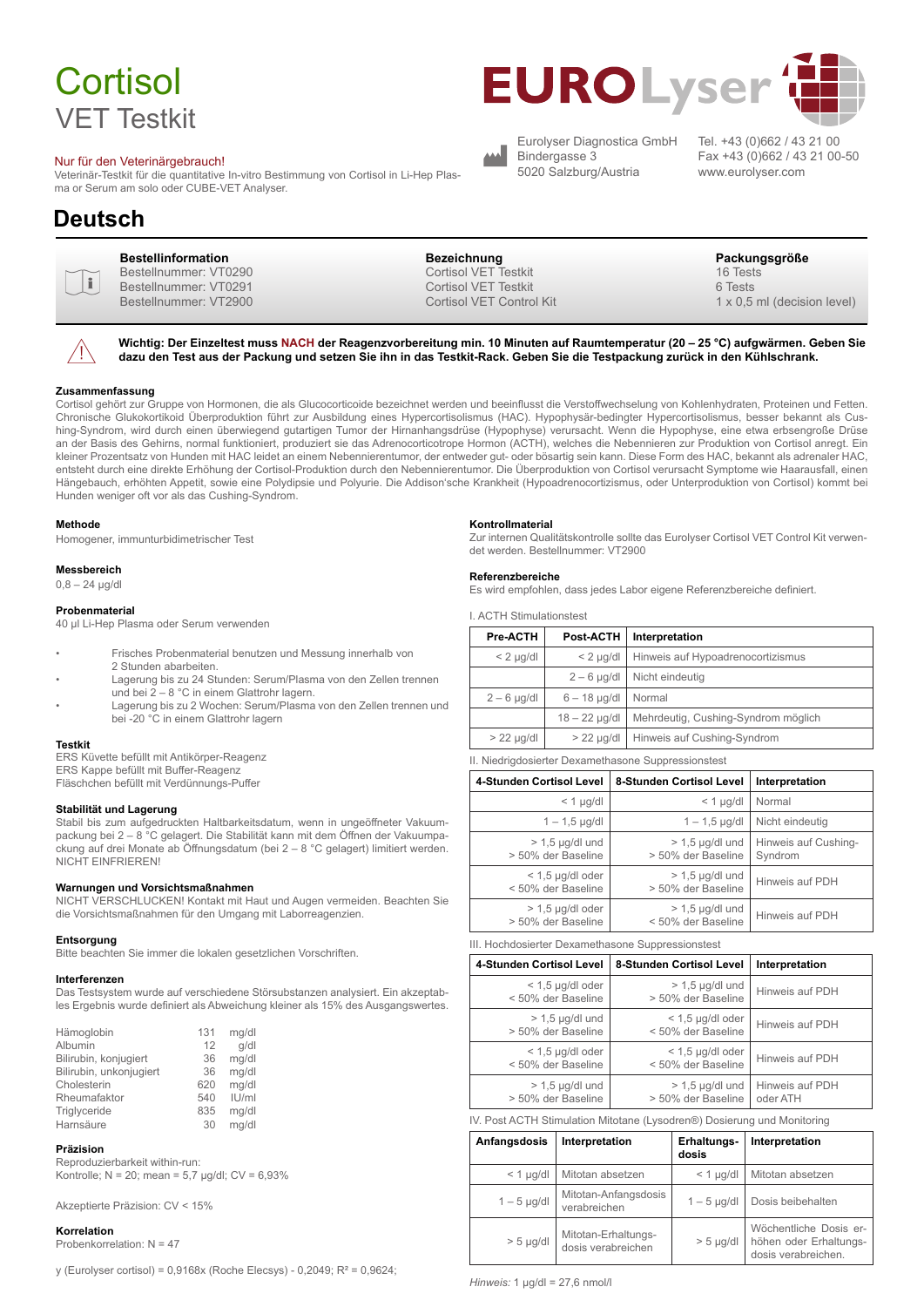# Durchführung eines Cortisol VET Tests Processing of a Cortisol VET test